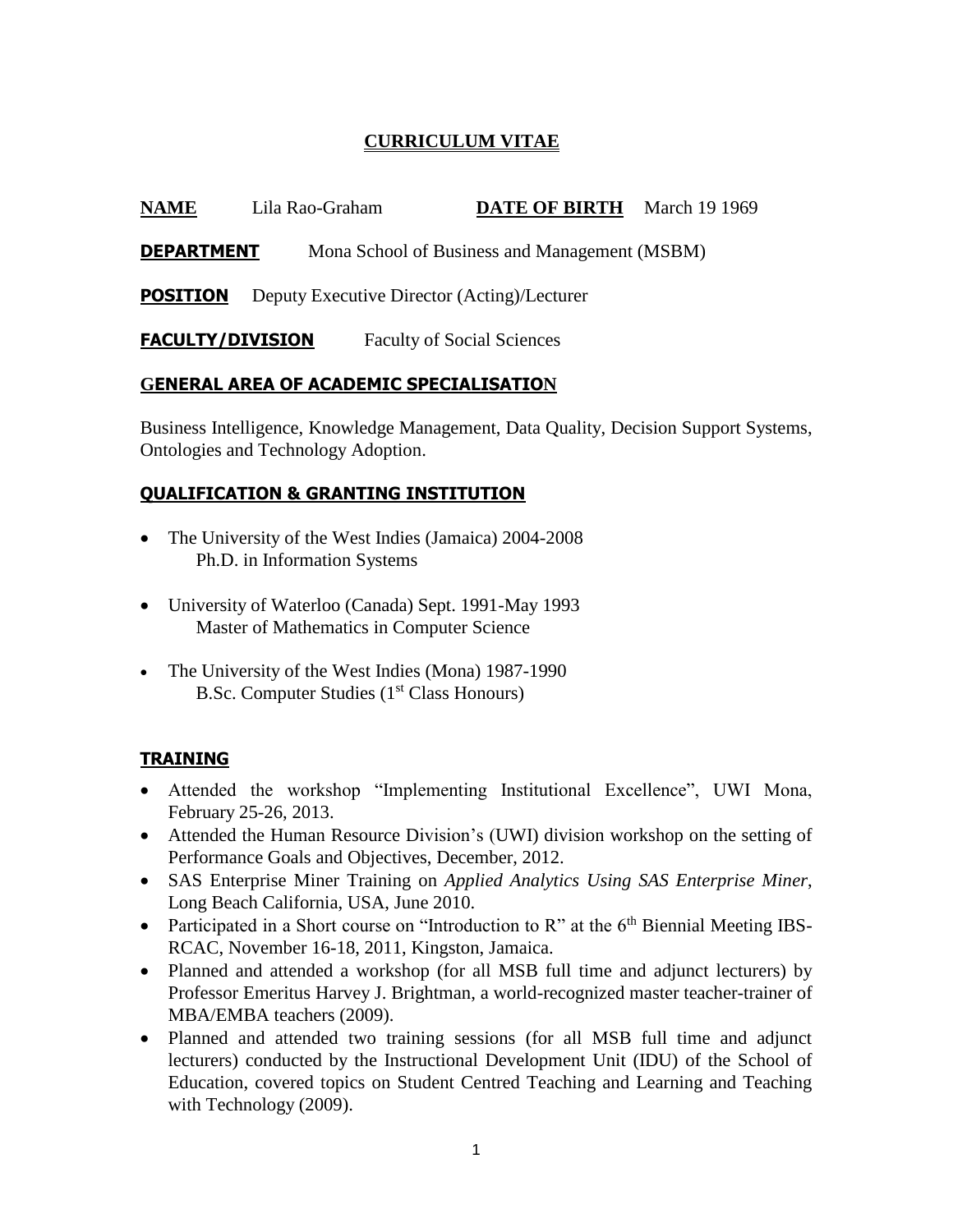### **PUBLICATIONS**

#### **Edited Book (Refereed)**

1. Osei-Bryson, Kweku-Muata, Mansingh, Gunjan, **Rao, Lila** (Eds.), (2014). *Knowledge Management and Discovery for Development: Domains, Strategies and Technologies for Developing Countries*, Springer.

### **Chapters in Books (Refereed)**

1. **Rao L**., Mansingh G. and Grant G., (2006). *A Proposed Framework for Assessing the Factors Influencing the Adoption of Free and Open Source Application Software in Organizations* in *Emerging Trends and Challenges in Information Technology Management*. 2006, Ed. Mehdi Khosrow-Pour. Hershey, PA, IGI Group Publishing pp 333-338.

#### **Journal Articles (Refereed)**

- 1. **Rao L.**, Mansingh G., Duggan Evan. *An Ontology of Controversial Terms at the Core of the Systems Life Cycle.* Submitted to the International Journal of Metadata, Semantics and Ontologies – Special issue on: "Ontology Paradigms in Software Programming Languages". (Accepted – awaiting publication date)
- 2. **Mansingh G.**, Rao L., Osei-Bryson K. M., Mills A. (2013). *Profiling Internet Banking Users: A Knowledge Discovery in Data Mining Process Model Based Approach*. Information Systems Frontiers, Springer, 1-23.
- 3. **Rao L.**, Mansingh G., Osei-Bryson K.M. (2012). *Building Ontology Based Knowledge Maps to Assist Business Process Reengineering*. Decision Support Systems, 53(3), 577-589.
- 4. **Rao L.**, McNaughton M., Osei-Bryson K.M. and Haye M. (2010). *An Approach to Using Ontologies for the Development of High Quality Disaster Recovery Plans.* International Journal of Information Systems for Crisis Response Management, 2(2), 36-54, April-June 2010.
- 5. **Rao, L**., Reichgelt, H. and Osei-Bryson, K.-M. (2009). *An Approach for Ontology Development and Assessment Using a Quality Framework*. Knowledge Management Research and Practice 7: 260-276.
- 6. **[Rao,](http://www.informatik.uni-trier.de/~ley/db/indices/a-tree/r/Rao:Lila.html) L.** and Osei-Bryson, K. M. (2008). *An approach for incorporating quality-based cost–benefit analysis in data warehouse design*. Information Systems Frontiers 10 (3): 361-373.
- 7. **[Rao,](http://www.informatik.uni-trier.de/~ley/db/indices/a-tree/r/Rao:Lila.html) L.** and Osei-Bryson, K. M. (2007). *Towards Defining Dimensions of Knowledge Systems Quality*. [Expert Systems with Applications 33\(](http://www.informatik.uni-trier.de/~ley/db/journals/eswa/eswa33.html#RaoO07)2): 368-378.
- 8. **Rao, L.** and Reichgelt, H. (2000). *STIRDAT: A System Tightly Integrating Relational*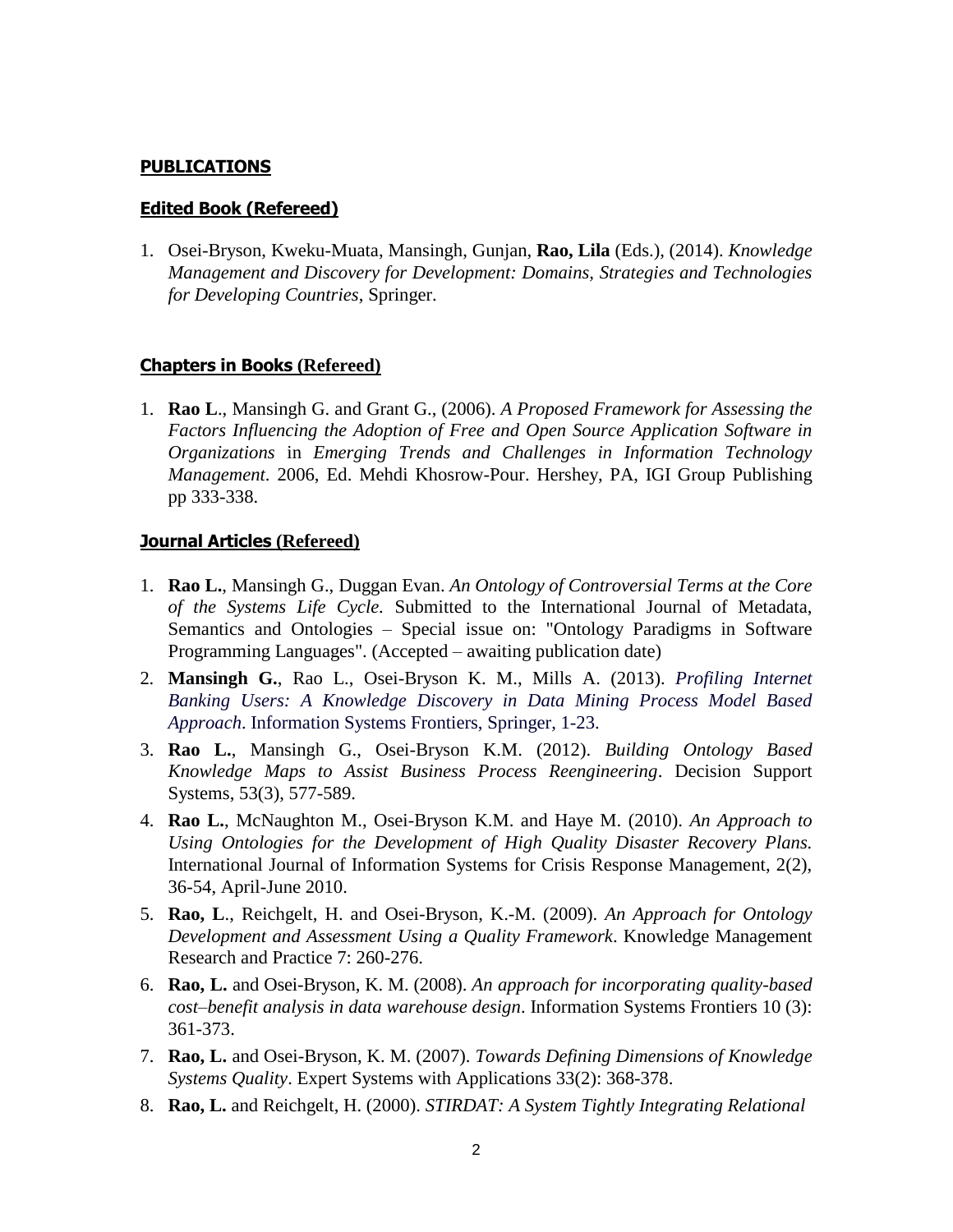*Databases and a Theorem Prover*. Data and Knowledge Engineering 34: 1-20.

#### **Conference/Scientific Papers (Refereed)**

- 1. Mills A., Tennant V., Mansingh G., and **Rao L**., (2013). *Internet Banking: Enablers and Inhibitors for Developing Economies – A Study of Potential Adopters in Jamaica*. Proceedings: 19th Americas Conference on Information Systems (AMCIS), Chicago, U.S.A., Aug 15-17 2013.
- 2. Smith P., **Rao L.** and Thompson S. (2013). *Towards Developing a Cost-Benefit Model for Learning Management Systems*. Conf-IRM 2013, Brazil, May 22-24, 2013, Paper ID: P58, ISBN 978-0-473-24645-7.
- 3. **Rao L.**, Osei-Bryson K.M. and Reichgelt H. (2012). *B2C E-Commerce Systems Quality Dimensions.* The Proceedings of the SigIQ Workshop 2012, Quality Information in Organizations and Society, Orlando, Florida, December 16.
- 4. Smith P. and **Rao L**. (2012). *Lessons Learned from Introducing a Learning Management System to Support Face to Face and Blended Learning Courses in an MBA Programme*. The 18th Americas Conference on Information Systems (AMCIS), Seattle, Washington, August 9 - 11, 2012, paper 7.
- 5. Mansingh G., **Rao L**., Osei-Bryson K.M. and Mills A. (2010). *Application of a Data Mining Process Model: A Case Study- Profiling Internet Banking Users in Jamaica*. The 16th Americas Conference on Information Systems (AMCIS), Lima, Peru, August 12 - 15, 2010, paper 439.
- 6. **Rao L**., McNaughton M., Osei-Bryson K.M. and Haye M. (2009). *The Role of Ontologies in Disaster Recovery Planning*. 15th Americas Conference on Information Systems (AMCIS), San Francisco, California, August 6 - 9, 2009, paper 713.
- 7. Mansingh, G., **Rao L.** and Mills A. (2009). *A Demographic Profile of Current Internet Banking Usage in Jamaica*. 1st Caribbean Conference on Information and Communications Technology (CCICT 2009), Kingston, Jamaica, March 16-17, 2009.
- 8. **Rao L.**, Reichgelt H. and Osei-Bryson K.M. (2008). *Knowledge Elicitation Techniques for Deriving Competency Questions for Ontologies*. 10<sup>th</sup> International Conference on Enterprise Information Systems, ICEIS 2008, June 12 - 16, 2008 Barcelona, Spain, pp 105-110.
- 9. Mansingh G., **Rao L.** and Osei-Bryson K. M. (2006). *Towards an Ontology Based Metadata Warehouse*. Knowledge Sharing and Collaborative Engineering, IASTED. St. Thomas, U.S. Virgin Islands. Nov.  $29<sup>th</sup>$  Nov – Dec  $1<sup>st</sup>$ , 2006, (ISBN # 0-88986-609-0).
- 10. **Rao L.**, Mansingh G. and Duggan E. (2006). *An Ontology in the Domain of Information Systems Delivery and Evolution*. 12th Americas Conference on Information Systems (AMCIS), Acapulco, Aug 3-7 2006, pp 3786 - 3792.
- 11. Mills A., **Rao L.** and Mansingh G., (2006). *Understanding the Impact of Innovation Characteristics and Individual Differences on Adoption of Online Channels*. 17th IRMA International Conference. Washington, D.C. U.S.A. May 21-24, pp 942-943.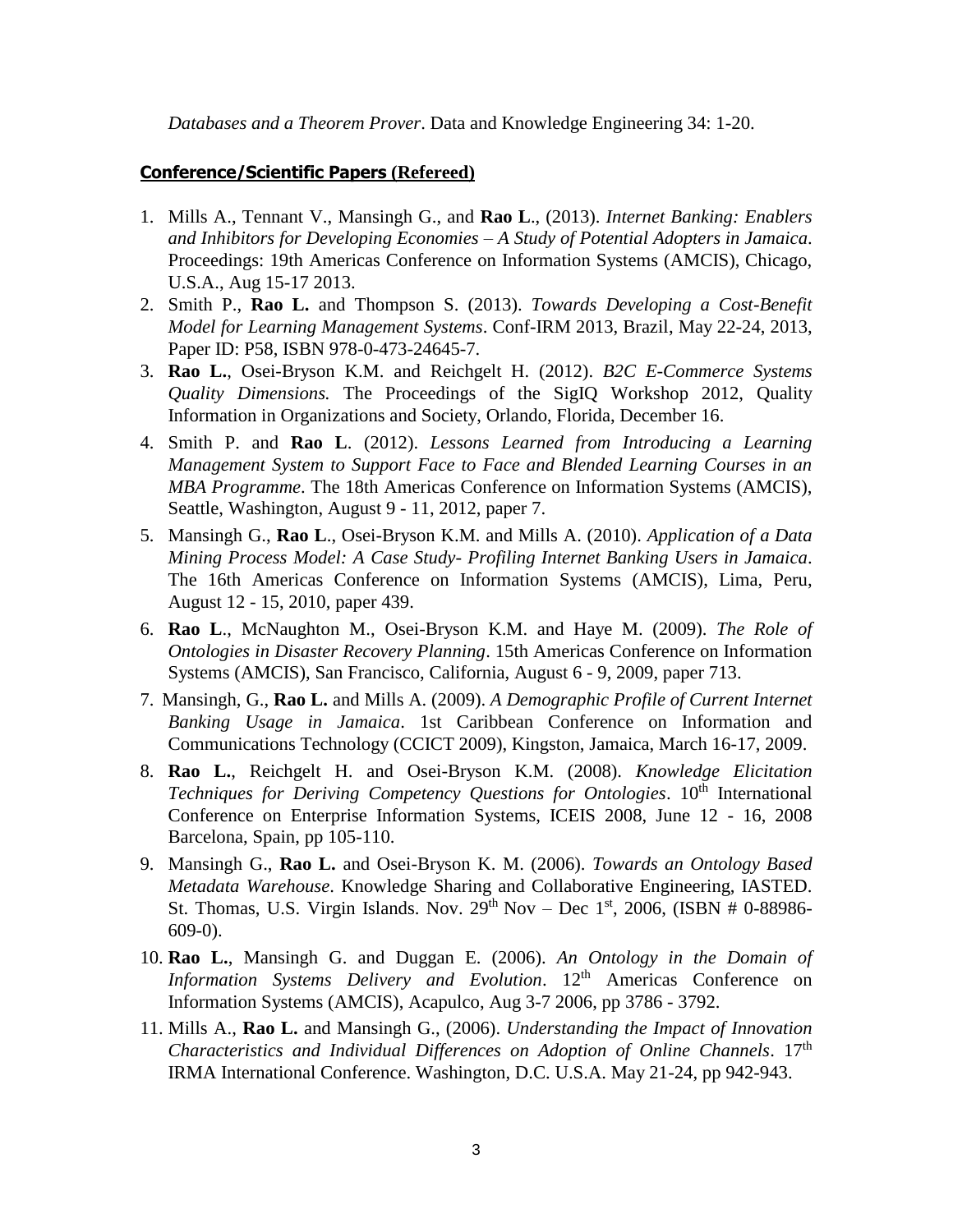- 12. Mills A., Mansingh G. and **Rao-Graham L**., (2005). *Understanding Individual*  Preference for Online Service Channels: The Case of Internet Banking. 4<sup>th</sup> Workshop on e-business, Las Vegas, U.S.A. Dec 10, pp 49-55.
- 13. **Rao, L.** and Reichgelt, H. (1995). *Combining Traditional Databases and Theorem Provers in the Design of an Environmental Information System*. Florida AI Research Symposium (FLAIRS-95), pp 143-147.

### **WORK IN PROGRESS**

- 1. Smith P., **Rao L.** and Thompson S. (2013). Developing a Cost-Benefit Model for Learning Management Systems: Identifying Critical Factors.
- 2. **Rao L.**, Mansingh G., Osei-Bryson K.M., *A Multicriteria Decision Making Method for Business Process Management: Prioritizing Processes and Optimizing Resource Allocation.*

### **PAPERS PRESENTED**

### **Papers Presented at Academic Conferences and Seminars**

- 1. **Rao L.**, Mansingh G., Osei-Bryson K.M. (2011). *A MCDM-based Decision Support System for Business Process Re-engineering Project Selection*. The 21st International Conference on Multiple Criteria Decision Making, Finland, June 13-17, 2011 (specially invited).
- 2. **Rao L.** (2006). *Incorporating Value/Cost Analysis in the Design of Information and Knowledge Management Systems*. Presented at Caribbean Conference on Information Systems June 1<sup>st</sup> - 4<sup>th</sup> 2006 Kingston, Jamaica.
- 3. Mansingh G. and **Rao L**., (2005). *E-KNOW- A Knowledge Warehouse Architecture to include Explicit and Tacit Knowledge*. Proceedings of Seventh Conference. Faculty of Pure and Applied Science, May, University of the West Indies (Mona), Jamaica.
- 4. Mansingh G. and **Rao L**., (2005). *Determining the User Characteristics for the Choice of Internet Banking*. Presented at INFORMS 2005 Annual Meeting Nov 13th – 16<sup>th</sup> 2005 San Francisco, U.S.A.
- 5. **Rao L.,** (1995). *Combining Traditional Database Systems with a Theorem Prover in the Design of an Environmental Information System*. Proceedings of the Second Faculty of Natural Sciences (Mona) Conference, University of the West Indies, Jamaica.
- 6. **Rao L.,** (1994). *Issues in the Design of an Environmental Information System*. Proceedings of the First Faculty of Natural Sciences (Mona) Conference, University of the West Indies, Jamaica.

## **AWARDS**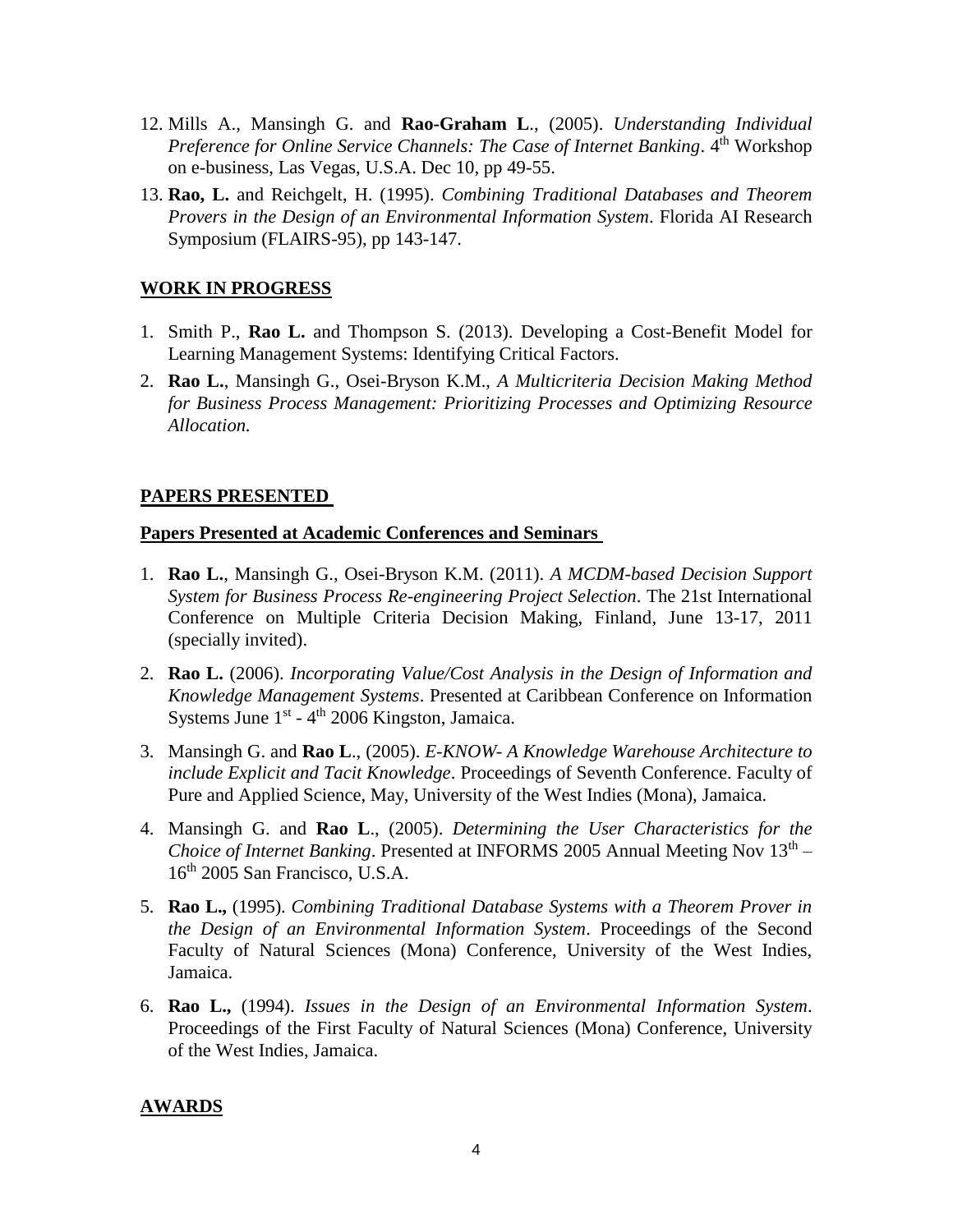- 1. Received a UWI New Initiative Grant for the project entitled "*Designing a Tertiary Educational Decision Support System: Identifying the Critical Information Set and Decision Making Styles"*, 2013.
- 2. Received a best research publication award (Faculty of Social Sciences) at the 2013 Research Days Awards.

Rao L., Mansingh G., Osei-Bryson K.M. (2012). *Building Ontology Based Knowledge Maps to Assist Business Process Reengineering*. Decision Support Systems, 53(3), 577-589.

3. UWI postgraduate scholarship to complete master's degree at the University of Waterloo.

### **OTHER PROFESSIONAL ACTIVITY AND EXPERIENCE**

- Professional Member of the Association for Computing Machinery (ACM).
- Member of the Association of Information Systems (AIS).
- Mini Track Chair for the *ICT and Sustainable Development in the Caribbean* Track at AMCIS 2013, August 15-17, 2013, Chicago, USA.
- Local Organizing Co-Chair for The International Conference on Information Resources Management (Conf-IRM 2010), Rose Hall Resort and Spa, Montego Bay, Jamaica.
- A member of the organizing committee for the  $1<sup>st</sup>$  Caribbean Conference on Information Systems (CCIS), June 1st-4<sup>th</sup> 2006, Jamaica.
- Reviewer for the following journal and conferences:
	- Information Technology for Development, 2012- present.
	- Information Systems Frontiers (ISF) journal, 2011-present.
	- Knowledge and Information Systems journal, 2011-present.
	- Expert Systems with Applications (ESWA) journal, 2010-present.
	- Communications of the Association for Information Systems, 2009-present.
	- European Conference on Information Systems (ECIS) 2010.
	- Americas Conference on Information Systems (AMCIS), 2006-present.
	- Hawaii International Conference on System Sciences (HICSS), 2007, 2011.

## **POSTGRADUATE RESEARCH AND SUPERVISION**

- Kevin Miller, PhD, Department of Computing (co-supervisor), 2011 present**.**
- Mentoring DBA students at the Mona School of Business and Management, 2013.

## **TEACHING AND RELATED EXPERIENCE**

 **Postgraduate Teaching**: Management Information Systems (MBA programme), designed and taught the Advanced Database Management Systems course in the MSc. in Computer Science Programme, Advanced Database Management Systems (MBA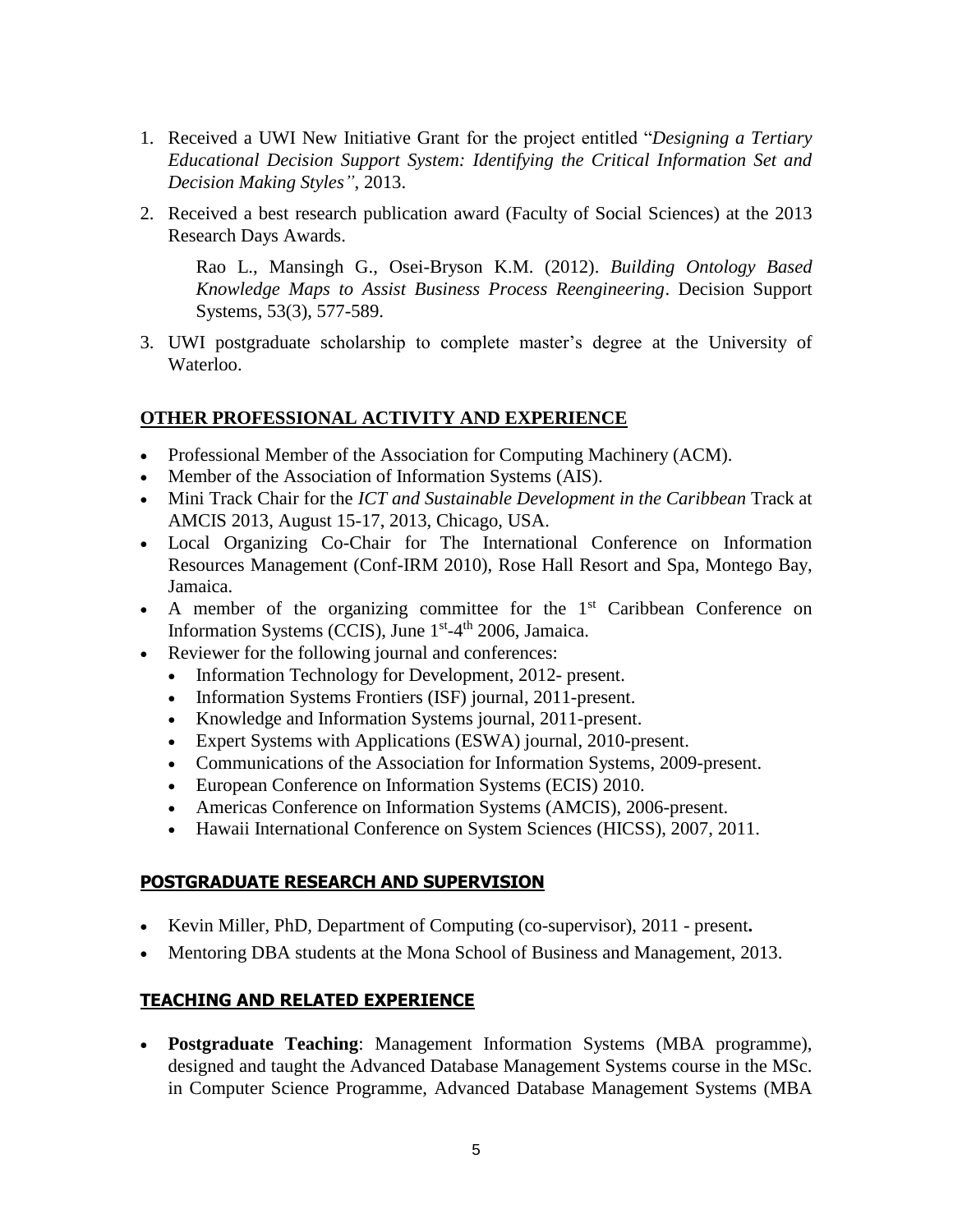programme and), Database Management Systems (Computer Based Management Information Systems (CBMIS) Programme), Data Warehousing and Mining (CBMIS Programme).

- **Undergraduate Teaching**: Database Management Systems (Department of Computing and BEd. Distance Programme), Artificial Intelligence (Department of Computing), A Comparative Study of Programming Languages (Department of Computing), Software Engineering (Department of Computing) and Information Systems in Organizations (Department of Computing).
- **CBMIS Project Advisor (2001 –present)**: All students in the CBMIS programme do a final project which requires the conceptualization and development of a prototype for an IT enabled business innovation. This is in lieu of a thesis for a taught master's programme. A number of these projects have been entered in the UWI Vincent Ho Sang Venture Challenge Competition at MSB and some of been successful there and moved on to the Opportunity Funding Venture Challenge Competition (USA).

# **Curriculum and Programme Development**:

- o Team leader for curriculum development team which has developed a number of new programmes and concentrations for MSBM:
	- **Curriculum review of MBA**
	- **Master in Business Management (MBM)**
	- **Sports Management concentration for the MBA programme**
	- Diploma and Master in Sports Management
	- Enterprise Risk Management (designed jointly by MSB and the Department of Mathematics)
	- Executive Masters in Educational Management Programme (EMEM) (Offered by The Mico University but designed and offered in collaboration with MSB)
- o Member of the curriculum review team for the Department of Computing.
- o Lead (twice) the curriculum review of the CBMIS (Computer Based Management Information Systems) Programme.

# **CONTRIBUTIONS TO DEPARTMENT**

- Chaired the *Programmes* committee for the MSB/DOMS merger (2012).
- Member of the AMBA (The Association of MBSs) accreditation team for the Mona School of Business (2011). The team guided the international accreditation (by AMBA) of the MBA and EMBA programmes which gives international visibility to the university.
- Led the academic unit in the adoption of a Learning Management Systems (MSB-ELS) for MSB. This included converting all MSB courses to web supported or webenhanced.
- A member of the SALISES 50/50 Conference IS Cluster committee, 2011-2012
- Attended the AACSB International Conference Redesigning the MBA: A Curriculum Development Symposium, March 21-22, 2011, Tampa, Florida, USA.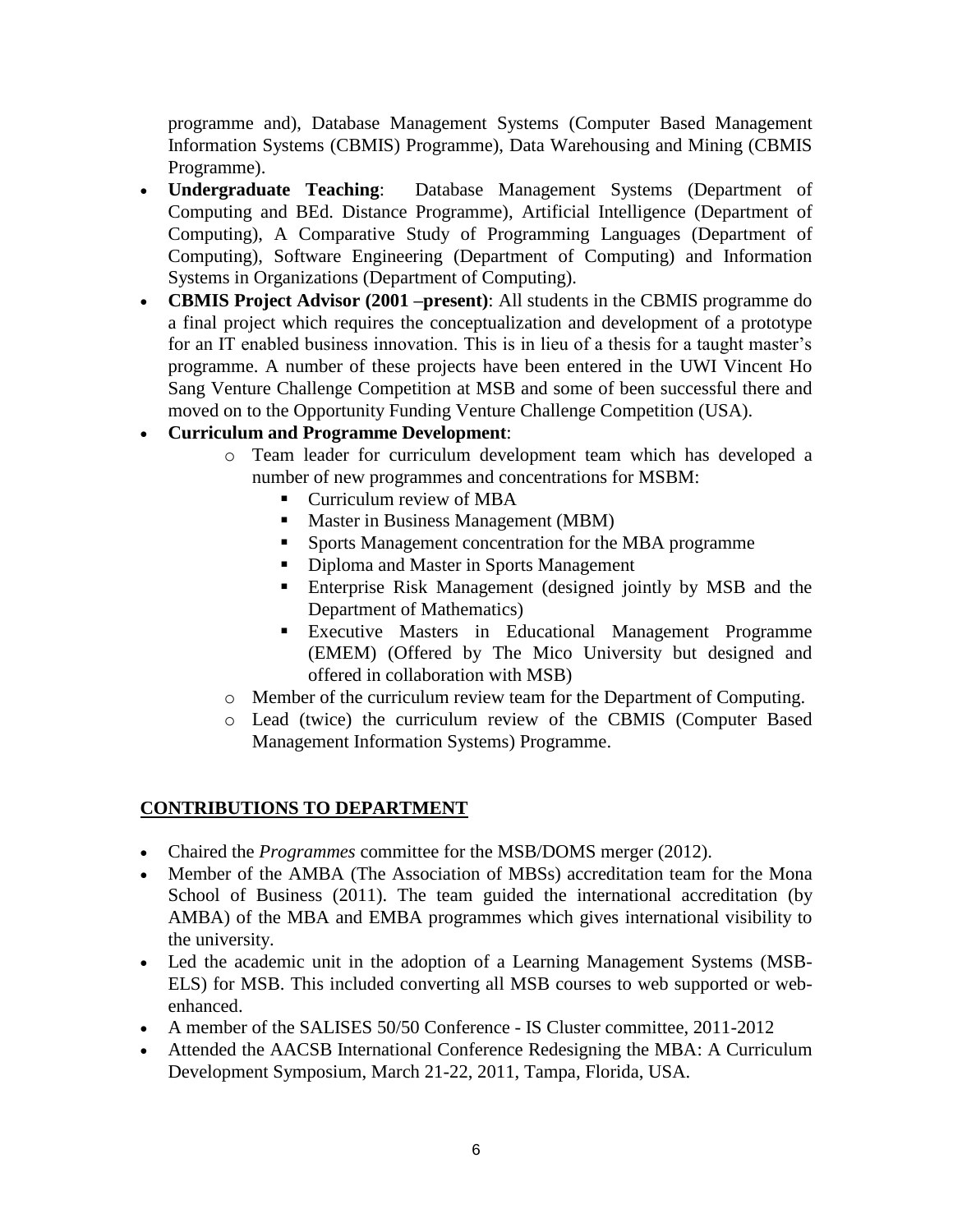- Co-Academic Director for the Masters of Science programme in Computer Based Management Information Systems (CSMIS), August 2001 –present.
- Co-ordinator for the undergraduate examinations, Computer Science Section, 1997- 2007.
- Co-ordinator for the B.Ed. Examinations, Computer Science Section.
- Co-ordinator for timetabling for the undergraduate courses, Computer Science Section.

# **EXTRA DEPARTMENTAL UWI SERVICE**

- Member of the UWI Faculties of Social Sciences Cross Campus Conference to be held in Trinidad, 2013.
- Member of the Faculty of Social Sciences Graduate Studies Sub-Committee (2010 present)
- Member of the Faculty of Social Sciences Research and Innovation Committee (2011 present).
- Leader for the MIS group at the UWI Faculties of Social Sciences Cross Campus Conference 2012, Mona. Also a member of the Online Learning & Underserved Communities group.
- Leader for the MIS group at the UWI Faculties of Social Sciences Cross Campus Conference 2010, Cave Hill. Also a member of the Online Learning & Underserved Communities group.
- Member of the Faculty of Social Sciences Standing Committee (2010-2012).
- Member of the CB Group UWI 5K Campus Committee, 2012-present.
- Local Organizing Co-Chair for The International Conference on Information Resources Management (Conf-IRM 2010), Rose Hall Resort and Spa, Montego Bay, Jamaica. This conference attracted over 100 local and international participants and UWI was one of the key sponsors. Received an award for outstanding service as the local organizing co-chair.

# **PUBLIC SERVICE**

- Member of the Sts. Peter and Paul Preparatory School Home School Association (2011-2012).
- Member of the Sts. Peter and Paul Preparatory School fundraising committee (2009present).
- Member of the Sts. Peter and Paul Preparatory School discipline committee (2009-2011).
- Member of the organising committee for the Reggae Marathon held in Negril. This event is organized by the Jamdammers Running Club and the first marathon which was held in December 2001 attracted over 600 local and international participants.